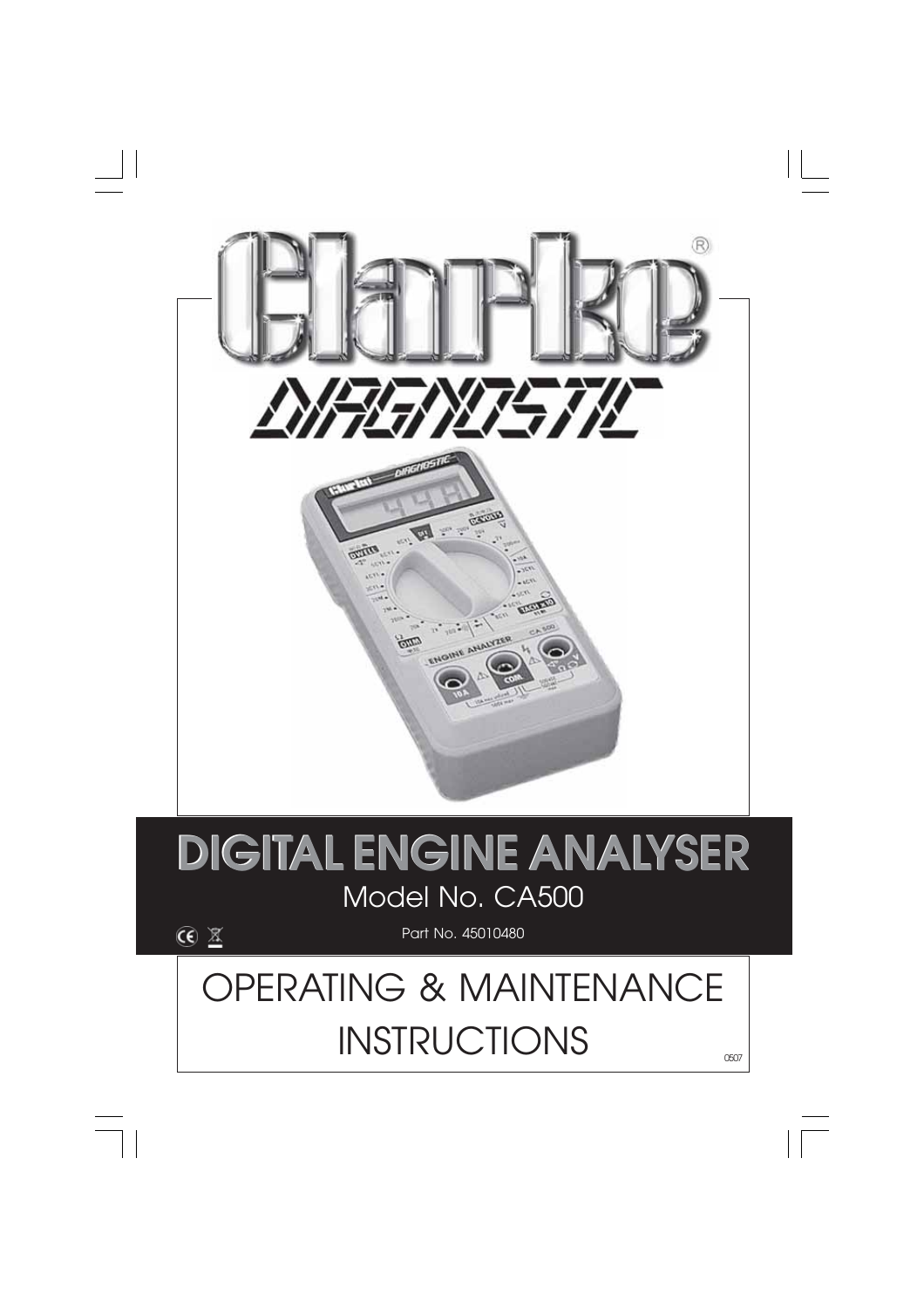Thank you for purchasing this CLARKE Digital Engine Analyzer, designed for use by automotive technicians both professional and DIY alike.

Please read this leaflet thoroughly and follow the instructions carefully, in doing so you will ensure the safety of yourself and that of others around you, and you can look forward to the Analyzer giving you long and satisfactory service.

## GUARANTEE

This CLARKE product is guaranteed against faulty manufacture for a period of 12 months from the date of purchase. Please keep your receipt as proof of purchase.

 This guarantee is invalid if the product is found to have been abused or tampered with in any way, or not used for the purpose for which it was intended. Faulty goods should be returned to their place of purchase, no product can be returned to us without prior permission. This guarantee does not effect your statutory rights.

## **INTRODUCTION**

The purpose of this instruction manual is to provide the information necessary to service and carry out adjustments to keep an engine in peak running condition. Once understood, the complexities of car engine tune-up become relatively simple.

The few basic tools required are aviailable through your local CLARKE dealer. The specifications contained in the owner's handbook are indispensable for a safe and satisfactory tune-up, and should be used in conjunction with this manual.

## SAFETY PRECAUTIONS

#### **(Before Starting the engine)**

- 1. When working on an engine, always wear appropriate clothing. Ideally, long sleeves securely buttoned. Long hair should be contained, and all jewellery - rings bracelets etc., removed.
- 2. Ensure that all electrical leads are secured well away from moving parts, or hot parts of the engine.
- 3. Ensure that all tools have been removed from the area, and they are not left in a place where it is possible for them to drop into the engine bay, due to engine vibration.
- 4. When employing an assistant to start the engine, ensure they are aware of the dangers of starting before being told to do so.
- 5. When starting, stand well clear until the engine is running smoothly.
- 6. Take great care to avoid touching the exhaust, and keep hands well clear of moving parts.
- 7. Take care to ensure that any disconnected HT leads are well away from fuel lines, and that they cannot be accidentally touched.

**Please Note: A remote Starter Switch is available from your local CLARKE dealer, Part No. 4500450.**

## PREPARATION BEFORE USING THE ANALYZER

- 1. The engine must be warm, i.e. at normal working temperature.
- 2. The distributor points must be in good condition and properly adjusted according to the manufacturers specifications..
- 3. The spark plugs must be clean and properly gapped.
- 4. Engine idling speed must be set according to the manufacturers specifications.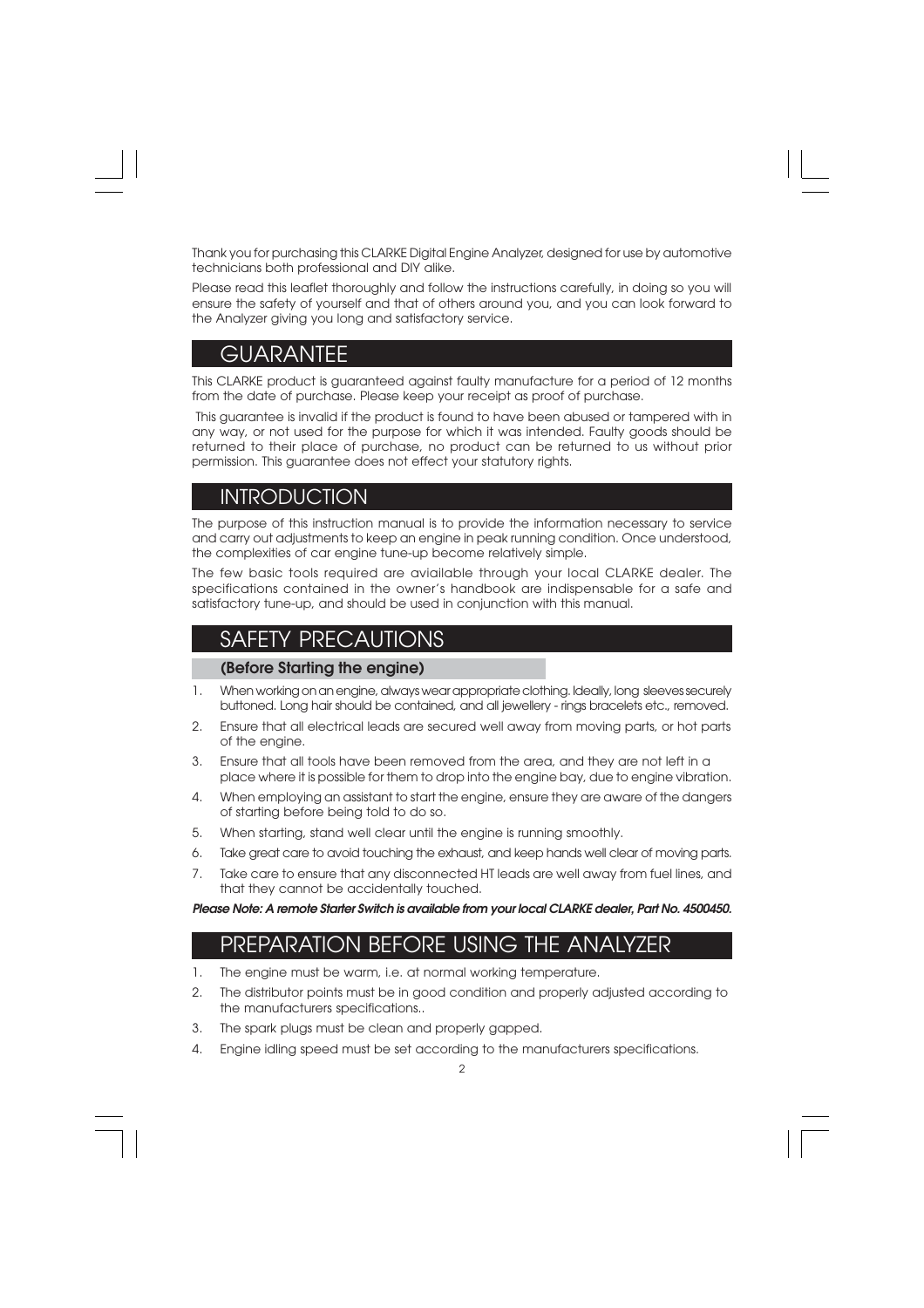# FRONT PANEL - DESCRIPTION

### **A. Function and Range Switch**

This control is located in the center of the front panel. and it combines the operations of selecting the function and desired range as well as having on "OFF position. To extend the life of the battey, the switch should be in the 'OFF position when the instrument is not in use.

#### **B. Display**

3-1/2 digit, 7 segment, 18mm high LCD.

#### **C. Input Terminals**

Input Terminals comprise three jacks.

### **1. "COM" - Common Jack**

Plug in connection for black (negative) test lead.

### **2.** "←  $\Phi$   $\Omega$   $\vee$ " Jack

Plug in connection for red (positive) test lead for all VOLTAGE, RESISTANCE, DWELL ANGLE and RPM (TACH) measurements.

**3. "1OA" Jack.**

Plug in connection for red (positive) test lead for current measurements.



## **SPECIFICATIONS**

### **1. General Specifications**

| Display:                               | 18mm (0.7') LCD (Liquid Crystal Display), 3-1/2 digits. Max. indication ±1999. |  |  |  |
|----------------------------------------|--------------------------------------------------------------------------------|--|--|--|
| Measurement:                           | 24 ranges covering: DCV, RPM, DWELL ANGLE, OHMS, DIODE and AUDIBLE CONTINUITY. |  |  |  |
| <b>Polarity:</b>                       | Automatic Switching, "-" indicates negative polarity.                          |  |  |  |
| Zero Ajustment:                        | Automatic                                                                      |  |  |  |
| Over-input:                            | Display shows "1" or "-i"                                                      |  |  |  |
|                                        | <b>Sampling Time:</b> Approx. 0.4 second.                                      |  |  |  |
| <b>Operating Temp:</b> 0°C to 50°C     |                                                                                |  |  |  |
| <b>Operating Humidity: Max. 80% RH</b> |                                                                                |  |  |  |
| Power Supply:                          | One 9V battery.                                                                |  |  |  |
|                                        | <b>Low Batt. Indication:</b> Sign "BAT" on the left top of LCD display         |  |  |  |
| Dimensions:                            | 150x70x35mm                                                                    |  |  |  |
| Weight:                                | Approx. 200g (including battery)                                               |  |  |  |
| <b>Test Leads:</b>                     | 2 Sets (1x probe attachment, 1x clip attachment)                               |  |  |  |
|                                        |                                                                                |  |  |  |

### **2. Electrical Specification**

**Accuracies:**  $\qquad \pm$  (%reading +No. of digits) guaranteed for 1 year **Temperature:** 23°C±5° C **Relative Humidity**: <75%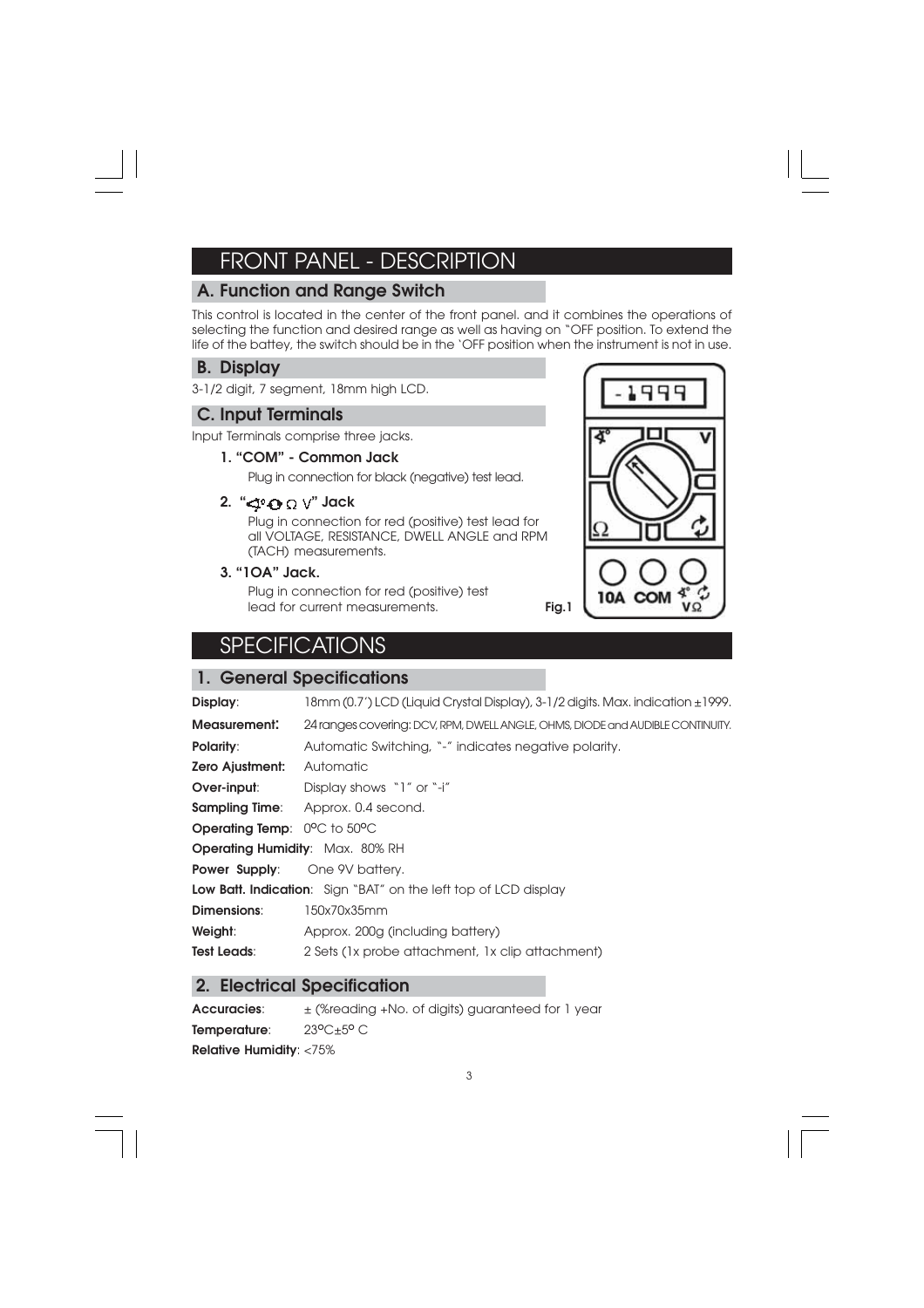# **DC VOLTAGE**

 $\begin{array}{c|c} \hline \quad \quad & \quad \quad & \quad \quad \\ \hline \quad \quad & \quad \quad & \quad \quad \\ \hline \end{array}$ 

 $\overline{\neg}$ 

| <b>RANGE</b> | <b>ACCURACY</b>                | <b>RESOLUTION</b> |
|--------------|--------------------------------|-------------------|
| 200mV        |                                | 100 <sub>W</sub>  |
| 2V           |                                | $1 \text{ mV}$    |
| 20V          | $\pm$ (0.5% reading + 1 digit) | 10 $mV$           |
| 200V         |                                | 100mV             |
| 1000V        | $\pm$ (0.8% reading + 1 digit) |                   |

Input impedance:  $IOM\Omega$  on all ranges

Overload protection: 250V rms AC for 200mV range, 1000V DC or 750V rms AC for other ranges

# **RESISTANCE**

| <b>RANGE</b> | <b>ACCURACY</b>                 | <b>RESOLUTION</b> |
|--------------|---------------------------------|-------------------|
| $200\Omega$  | $\pm$ (1.0% reading + 2 digits) | $0.1\Omega$       |
| $2K\Omega$   |                                 | $1\Omega$         |
| $20K\Omega$  |                                 | $10\Omega$        |
| $200K\Omega$ | $\pm$ (0.8% reading +2 digits)  | $100\Omega$       |
| $2M\Omega$   |                                 | 1 kΩ              |
| $20M\Omega$  | $\pm$ (1.2% reading + 2 digits) | 10k $\Omega$      |

Overload protection: 250V rms

## **DC CURRENT**

| <b>RANGE</b> | <b>ACCURACY</b>               | <b>RESOLUTION</b> |  |
|--------------|-------------------------------|-------------------|--|
| 10A          | $\pm$ (2% reading + 3 digits) | 10mA              |  |

Overload circuit protection: Unfused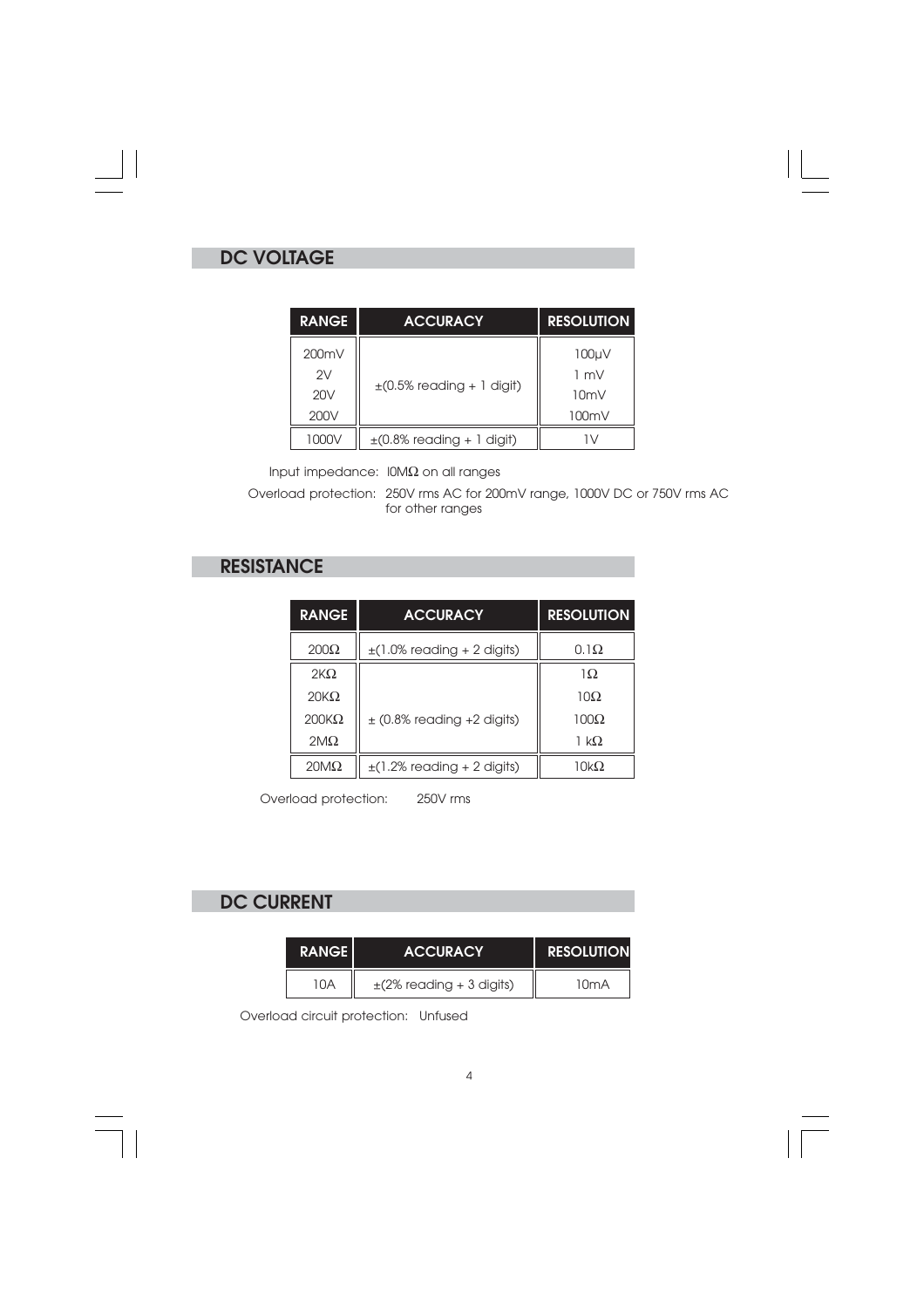# **DWELL ANGLE**

 $\mathbf{\underline{}}$ 

 $\frac{1}{\sqrt{2}}$ 

| <b>CYLINDER</b> | <b>RANGE</b>      | <b>ACCURACY</b> | <b>RESOLUTION</b> |
|-----------------|-------------------|-----------------|-------------------|
| 3Cyl            | $0 - 120^{\circ}$ |                 |                   |
| 4Cyl            | $0 - 90^{\circ}$  | $\pm$ (1.2%     |                   |
| 5Cyl            | $0 - 72$ °        | $reading +$     | $0.1^{\circ}$     |
| 6Cyl            | $0 - 60^{\circ}$  | 2 digits)       |                   |
|                 | $0 - 45^{\circ}$  |                 |                   |

 $\sqrt{-}$ 

# **TACHOMETER**

| <b>CYLINDER</b> | <b>RANGE</b> | <b>ACCURACY</b> | <b>RESOLUTION</b> |
|-----------------|--------------|-----------------|-------------------|
| 3Cyl            |              |                 |                   |
| 4Cyl            | $500 -$      | $±$ (1.2%       |                   |
| 5Cyl            | 10,000 RPM   | $reading +$     | 10RPM             |
| 6Cyl            |              | 2 digits)       |                   |
| 8Cv             |              |                 |                   |

# **DIODE and AUDIBLE CONTINUITY TEST**

| <b>RANGE</b>                                             | <b>DESCRIPTION</b>                                           | <b>TEST CONDITION</b> |
|----------------------------------------------------------|--------------------------------------------------------------|-----------------------|
| Display the approxi-<br>mate forward voltage<br>of Diode |                                                              | Open circuit voltage  |
| o)}}                                                     | <b>Built in buzzer</b><br>sounds if continuity<br>is present | is $2.8V$ max.        |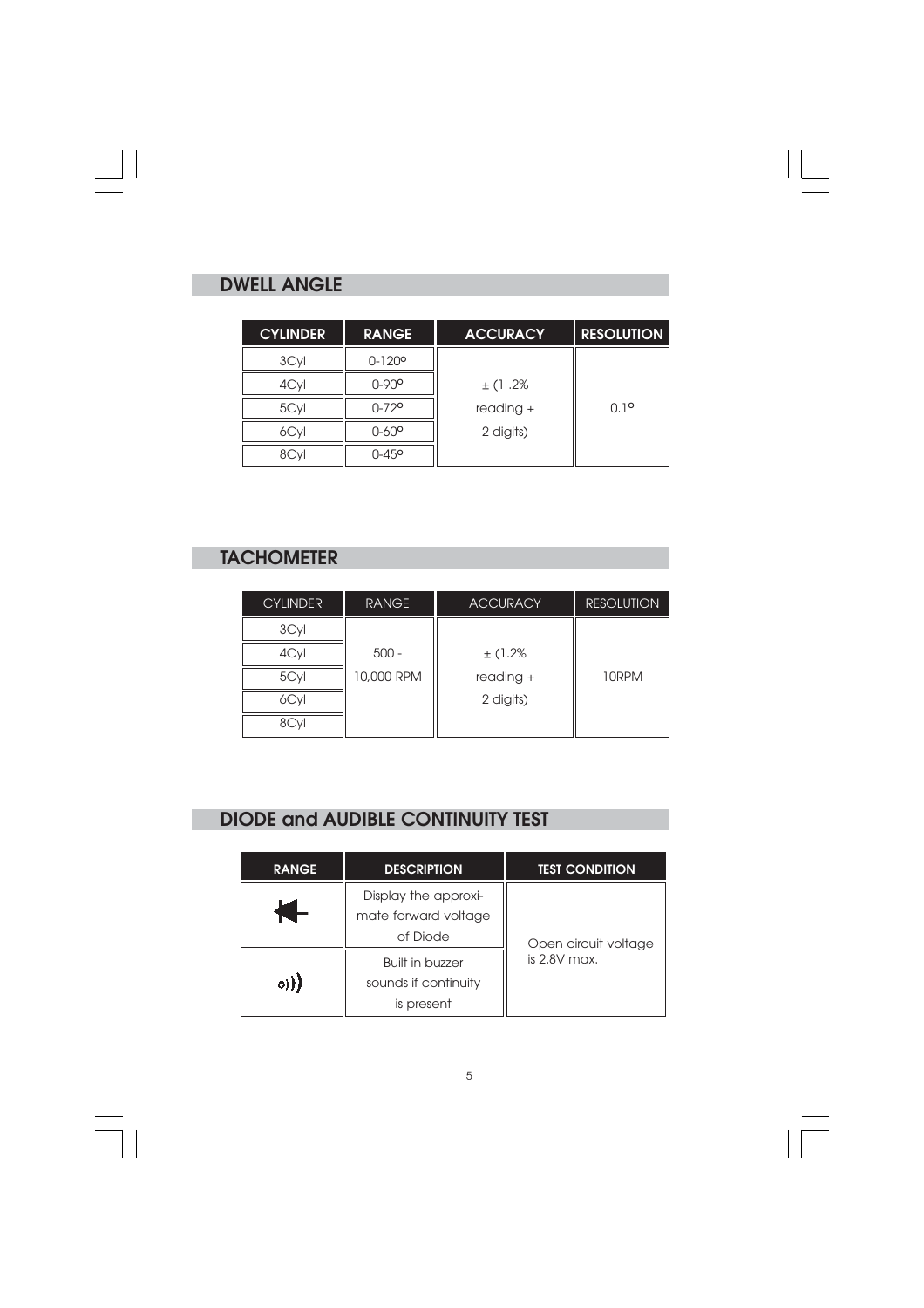# 1. VOLTAGE MEASUREMENTS

For all tests, the RED test lead should be connected to the " $\bigoplus$   $\bigcirc$   $\bigcirc$   $\bigvee$ " input terminal, and BLACK test lead to "COM" input terminal.

Determine highest anticipated voltage (200mV, 2V, 20V, 200V or 1000V)and set the "Function Switch", to the corresponding position. If in doubt, select the highest value, and work down. Proceed to test the various functions as follows:

#### **A. CIRCUIT BREAKER POINTS:** (Used the 2V DC range)

- 1) Disconnect the main, centre HT lead ("King Lead") from distribution cap, and earth it by taping to a bare metal surface.
- 2) Connect RED test probe to the "**-**" terminal of ignition coil, and the BLACK test probe to earth.
- 3) Turn ignition switch ON. If the voltage displayed is lower than 0.2V, then the contact resistance of the CB points is normal. Any higher than this, and the points should be +cleaned, by filing with a smooth file, or replaced.

#### **B. BATTERY LEAKAGE:** (Used the2V DC range)

- 1) Connect BLACK test probe to the negative (**-**) battery terminal, and the RED test probe to various spots on the surface of the battery.
- 2) If a value is displayed, then there is battery leakage. Clean any electrolyte or dirt from area around battery, and wash with with bicarbonate of soda and water solution, ensure the area is wiped dry.

## **C. BATTERY UNDER LIGHT LOAD:** (Use the 200V or 20V DC range)

- 1) Connect the BLACK test probe to the negative (**-**) battery terminal, and the RED test probe to the positive (**+**) battery erminal.
- 2) Turn on headlights and all electrical accessories. Observe the meter for 2 minutes. If the reading is less than 11.5V on 12-volt systems, or 5.7V on 6 volt systems, the battery is insufficiently charged. Charge the battery and retest. If reading is still low, replace battery.
- 3) Do not continue this procedures for more than 2 minutes.

#### **D. BATTERY UNDER HEAVY LOAD:** (Use the 20V or 200V DC range)

- 1) Disconnect the King Lead from the distributor cap, and earth it by taping to bare metal. This ensures the engine cannot start.
- 2) Connect the BLACK test probe to the negative (**-**) battery terminal, and the RED probe to the positive terminal.
- 3) Crank the engine on the starter for 15 seconds and note the voltage. If the reading is less than 9.5V on 12-volt system or 5.7V on 6-volt system, check the starter circuit for loose/dirty connections. If this is OK, recharge the battery and retest. If the reading is still low,replace the battery.

## **E. CHARGING SYSTEM CHECK:**

Run the engine, and gradually increase the speed whilst observing the meter:

**•** if the pointer climbs steadily to between 13.5 V and 15.5 V or to the value specified by the manufacturer, the charging system is operating satisfactorily.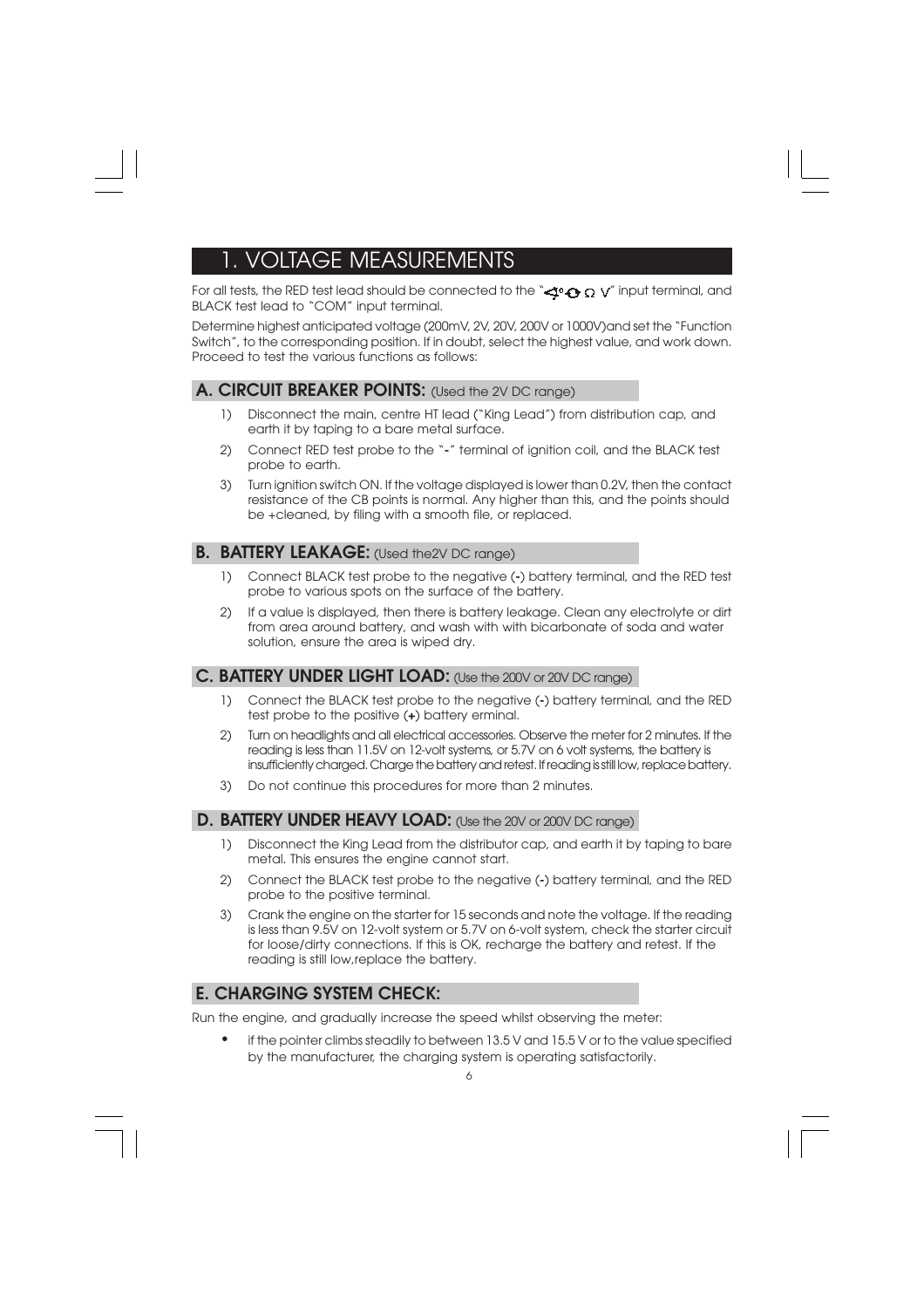- **•** If voltage is above the specified value or fluctuates erratically, the regulator is defective.
- **•** If the voltage is below the specified value, the regulator or alternator might be defective, proceed as follows: **Fig. 2**
	- a. Disconnect the negative (-ve) cable from the battery.
	- b. Remove the wire from the field (F) terminal of the alternator, do not allow it to be earthed.
	- c. Use a jumper wire to connect the field (F) terminal of the alternator, to its output (BAT) terminal. Refer to the owner's manual for more specific information.



- d. Reconnect the negative battery cable, start the engine and slowly increase engine speed whilst watching the meter. If the voltage is now above 13.5V, the regulator is defective.
- **•** If the voltage is still low, the alternator is defective.

#### **Caution: Perform this test as quickly as possible and do not exceed I 7V.**

### **F. TESTING THE STARTER CIRCUIT:**

- 1. Remove the king lead from the distributor cap and earth it.
- 2. Connect the BLACK test probe to the battery negative (-ve) post.
- 3. Connect the RED probe to the starter motor housing, ensuring a good electrical contact is made.
- 4. Crank the engine on the starter, whilst observing the meter. if it reads 2 volts or more, the the starter motor is poorly earthed. Repair as necessary.
- 5. Connect the RED test probe to the battery positive (+ve) post, and the black probe to the insulated terminal of the starter motor 6 Crank the engine on the starter If the reading is 2 volts or more, check for loose or dirty connections and repair as necessary

## 2. CURRENT MEASUREMENTS

- 1) For all tests, connect the RED test lead to the "bA" input terminal, and the BLACK test lead to the "COM" input terminal.
- 2) Set the function switch to the iQA position.
- 3) With the ignition switched OFF, open the circuit to be tested, and connect the test probes in series with the open ends of the circuit. Switch on the ignition, and take readings.

#### I**MPORTANT:**

**If the reading is from I0A to 20A, DO NOT exceed 15 seconds continuous operation. DO NOT exceed 20 Amps, as this will damage the instrument.**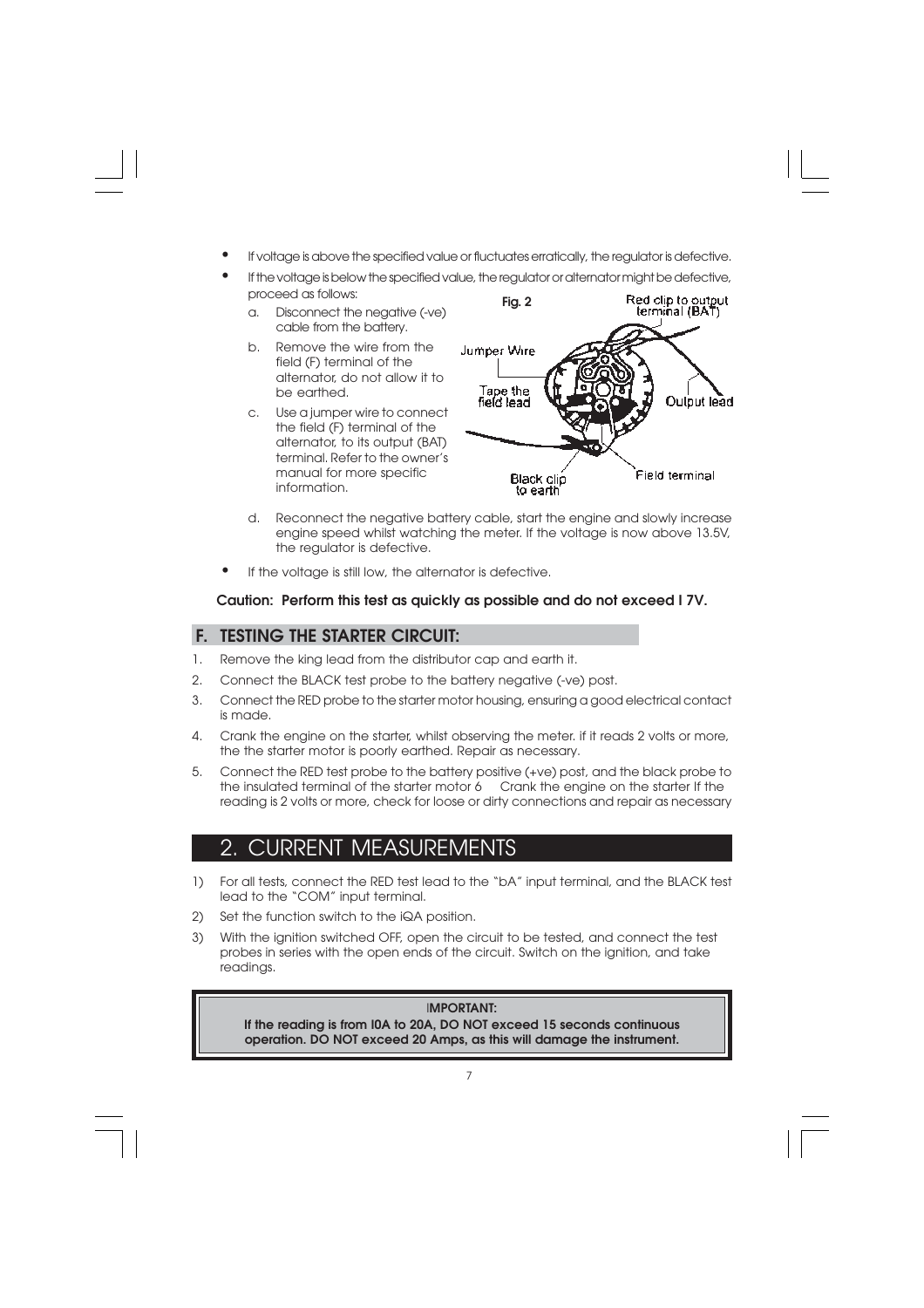# 3. RESISTANCE MEASUREMENT

- 1. For all tests, connect the RED test lead to the " $\blacktriangleleft$ "  $\Omega$  V" input terminal, and BLACK test lead to 'COM" input terminal.
- 2. Determine highest anticipated resistance (200Ω, 2kΩ, 20kΩ, 200kΩ,2MΩ or 20MΩ) and set the "Function Switch", to the corresponding position. If in doubt, select the highest value, and work down.
- 3. If the resistance to be measured is connected to a circuit, turn off the power to the circuit and discharge all capacitors.

### **A. TESTING THE CONTINUITY OF A CIRCUIT:**

Connect the test probes across the component under test, and observe reading:

- **•** If the reading is very low, i.e. the needle moves across the scale, then continuity exists.
- **•** If the reading is very high, i.e. the needle fails to move, or hardly moves at all, then the component has an open circuit.

If the function switch is set to " $_{0}$ ))", and the resistance value is less than approx 30 $\Omega$ , a beeper will sound from within the meter.

## **B. TESTING THE IGNITION COIL**

- 1. Connect one test lead to the negative (**-**) terminal of the ignition coil, the other to the HT terminal at the center of the coil. If the reading is very low, the coil is short circuited. If it is very high, typically above 20K, the coil is open circuited. In both cases it needs to be replaced.
- 2. Repeat the same test between the center terminal and the positive terminal to test the primary coil resistance. The typical good value is 1 - 5 Ohms for a coil requiring a ballast resistor. Check manufacturers spec's for actual values.



### **C. DIODE TEST**

#### **NOTE: For a correct functional test, the diode must be disconnected from the circuit.**

- 1. Set the function switch to the  $\blacksquare$  position.
- 2. When connected with polarity as shown in fig. C1 (below), a forward current flow is established, and the approx. diode forward voltage (**VF**) will be displayed. A reading of "000" or near "000" indicates a short circuit, and the diode under test is good A reading of "1", indicates a high resistance, and the diode is defective.
- 3. When connected in reverse, with polarity as shown in fig. C2, a reverse current is established. A reading of "000" or near "000" indicates a short circuit, and the diode under test is defective. A reading of "1", indicates a high resistance, and the diode is good.

Proper diode testing should include both forward and reverse checks.

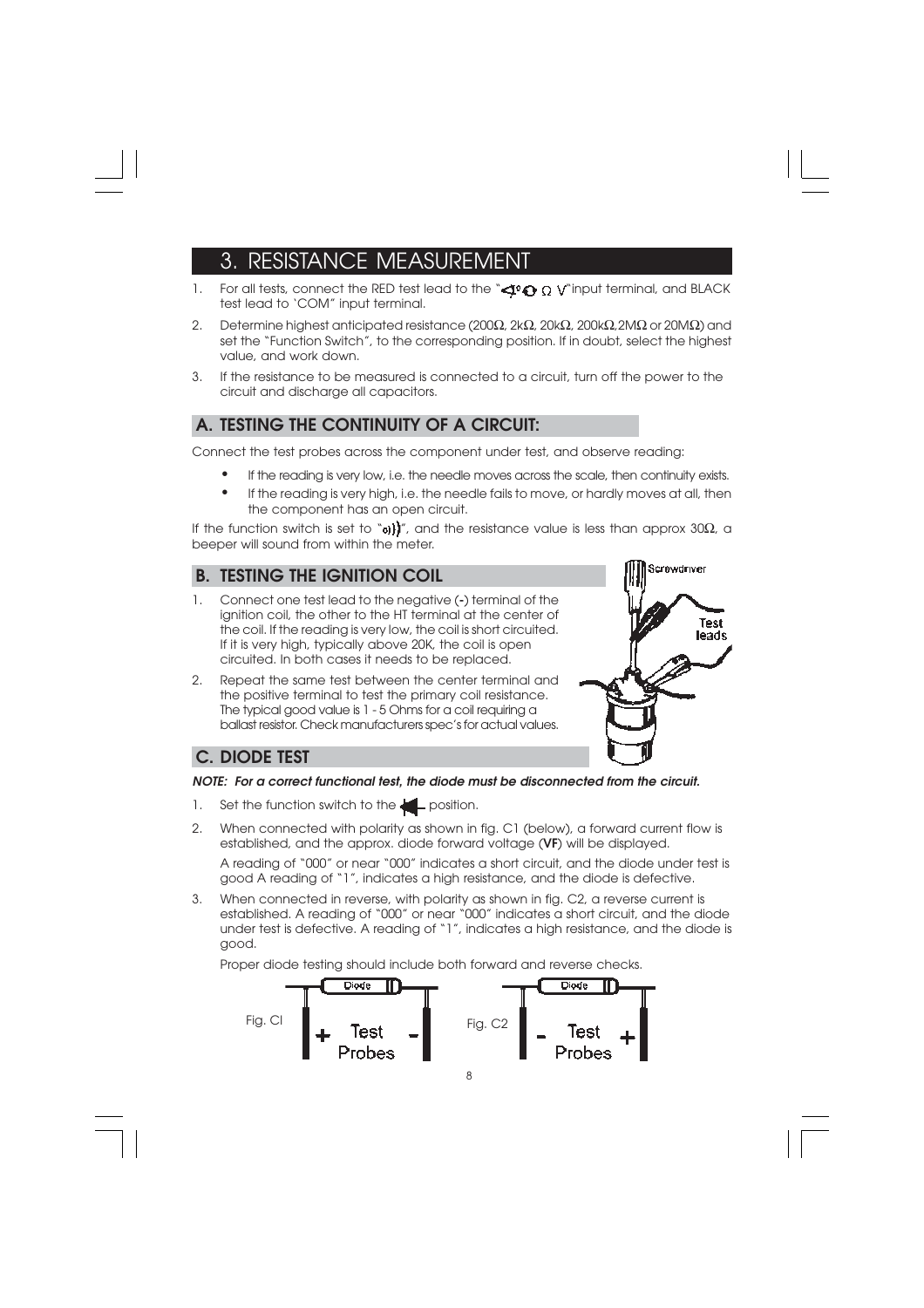## 4. TACHOMETER (RPM) MEASUREMENT

- 1. For all tests, the RED test lead should be connected to the " $\bigcirc$   $\bigcirc$   $\bigcirc$   $\bigvee$ " input terminal, and BLACK test lead to "COM" input terminal.
- 2. Set the function switch to the number of cylinders for the desired test on the 'TACH' range.
- 3. Connect the RED test probe to the (**-**) terminal of the ignition coil, and the BLACK test probe to the negative (**-**) terminal of the battery, as shown in Fig. 4.
- 4. When the engine is started, the display will indicate the engine RPM.

#### **NOTE: Only use this function on engines with conventional ignition systems. DO NOT use on engines with electronic ignition systems. The tachometer may be used for several function tests, as follows:**

#### **A. Carburettor IdlinglSlow Running Adjustment**

- 1. Remove the air filter.
- 2. Screw 'in' the idling mixture screw until it is lightly seated, then screw it out three full turns.
- 3. Re-start the engine, and allow it to idle for at least one minute.
- 4. Adjust the idling speed screw to obtain the idling speed specified by the manufacturer.
- 5. Adjust idling mixture by turning the idling mixture screw, in or out, to obtain an increase in engine speed. Readjust the idling speed screw to the correct idling speed.
- 6. Repeat these steps until no further increase in engine speed is obtainable.
- 7. Replace the air filter whilst observing the RPM reading, and check that the engine speed does not drop. If it does, the air filter may be dirty and needs to be cleaned or replaced.

#### **IMPORTANT.**

- **a. When making any mixture adjustment, only turn the mixture screw 1/8 of a turn at a time to prevent engine stalling.**
- **b. Between adjustments, allow about 30 seconds for the engine speed to stabilise.**
- **c. On vehicles with emission control systems, air injection pumps and positive crankcase ventilation, refer to the manufacturers instructions for idle adjustment procedures.**



#### **NOTE:**

- **1) Specialised equipment is required to carry out CO<sup>2</sup> emission tests . Refer to the relevant handbook, as certain engine adjustments may need to be carried out prior to its use.**
- **2) 2-Stroke engines produce twice as many ignition sparks as 4-stroke engines. Thus, when testing 2-stroke engines, the indicated tachometer reading must be divided by 2 to determine the correct engine speed.**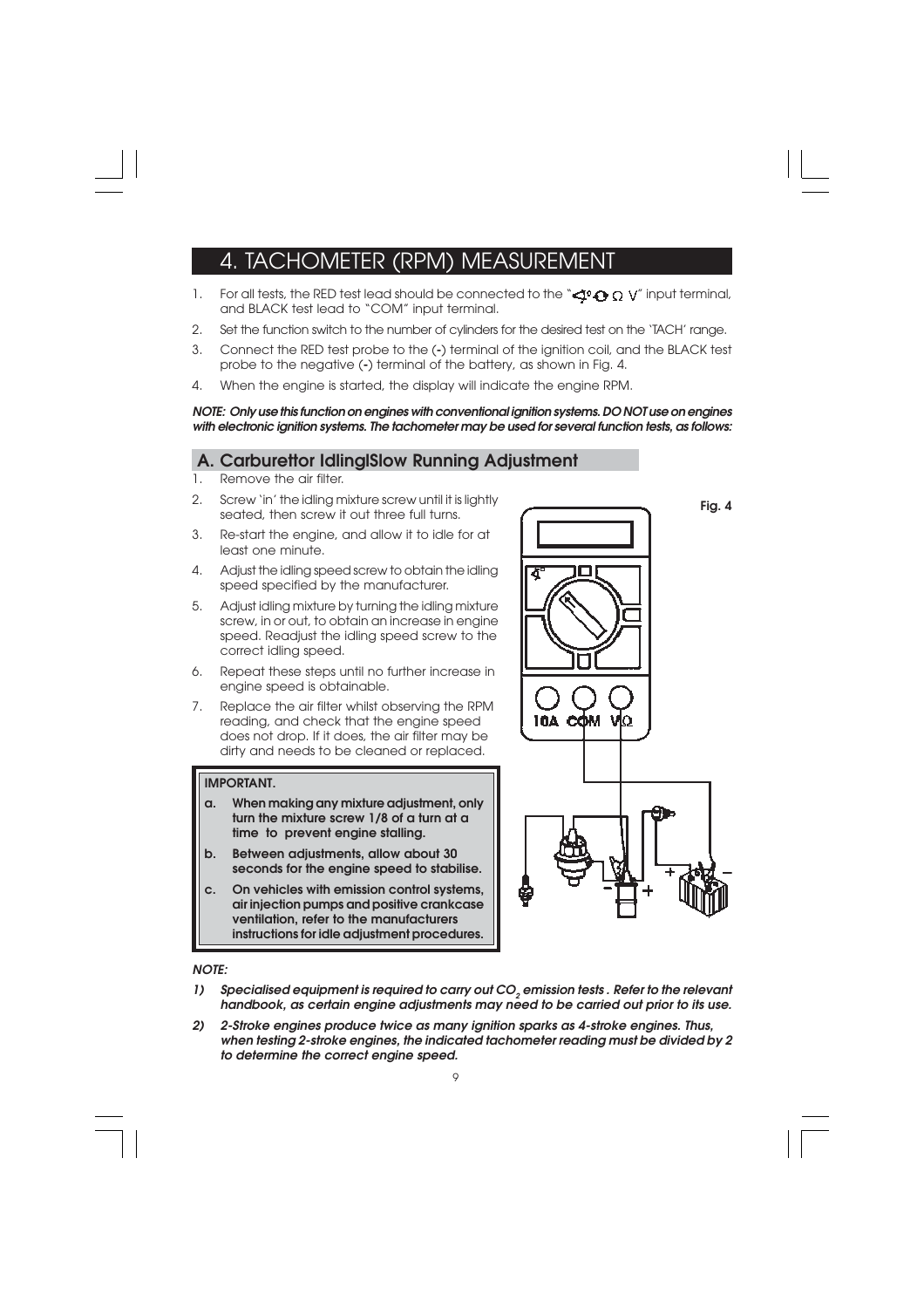#### **B. Testing AirIFuel Mixture**

- 1. Remove the air filter assembly.
- 2. Whilst observing the RPM reading, slowly block the air intake of the carburettor with a piece of cardboard.
- 3. If the air/fuel mixture is correct, the engine speed should not change until the intake is almost completely blocked up. If it increases, the mixture is lean, if it decreases, the mixture is rich. Readjust the idle mixture screw accordingly.

If adjustments are made during the course of this test, check the slow running speed once again.

### **C. Testing Centrifugal Advance**

- 1. Slacken off the distributor securing bolt, or clamp bolt depending upon design.
- 2. Rotate the distributor in either direction, to obtain the fastest possible engine speed, and hold in this position.
- 3. Increase engine speed to 1000RPM, and try to obtain a further increase by again rotating the distributor in either direction.

If the speed can be increased by 100RPM or more, the centrifugal advance and retard mechanism is faulty, and should be serviced or replaced as necessary.

### **D. Positive Crankcase Ventilator (PCV) Test**

- 1. Remove the engine ventilator hose and block the valve with a finger to stop all air flow.
- 2. Check that the idle speed drops by 50 RPM or more. If the idle speed does not drop, or drops less than 50 RPM, the ventilator valve must be cleaned or replaced.

## 5. DWELL ANGLE MEASUREMENT

Dwell angle refers to the degrees, or time, during which the contact breaker points are closed in every rotation of the distributor cam . The closed points serve as a path for current flow from the battery to the ignition coil, so that energy can be built up to give a spark. If the dwell angle is too small, the points gap is too wide, resulting in a weak spark, giving poor acceleration or high speed performance. If the dwell angle is too large, the points gap is too narrow and often causes rapid deterioration of the points.

#### **A. Adjusting the Dwell Angle, or Contact Breaker Adjustment**

- 1. Connect the RED test lead should be connected to the " $\bigcirc \Omega$   $\bigcirc$  " input terminal, and BLACK test lead to "COM" input terminal.
- 2. Set the function switch to the number of cylinders for the desired test on the 'DWELL' range.
- 3. Connect the RED test probe to the (**-**) terminal of the ignition coil, and the BLACK test probe to the negative (**-**) terminal of the battery, as shown in fig. 4.
- 4. Run the engine to normal working temperature, then stop the engine.
- 5. Remove the distributor cap and rotor. Remove the king lead from the distributor cap and earth it.
- 6. Slacken off the CB points locking screw (see figure 5).
- 7. Turn the engine on the starter motor, whilst turning the CB points adjustment screw until the proper dwell angle is obtained. Tighten the locking screw.